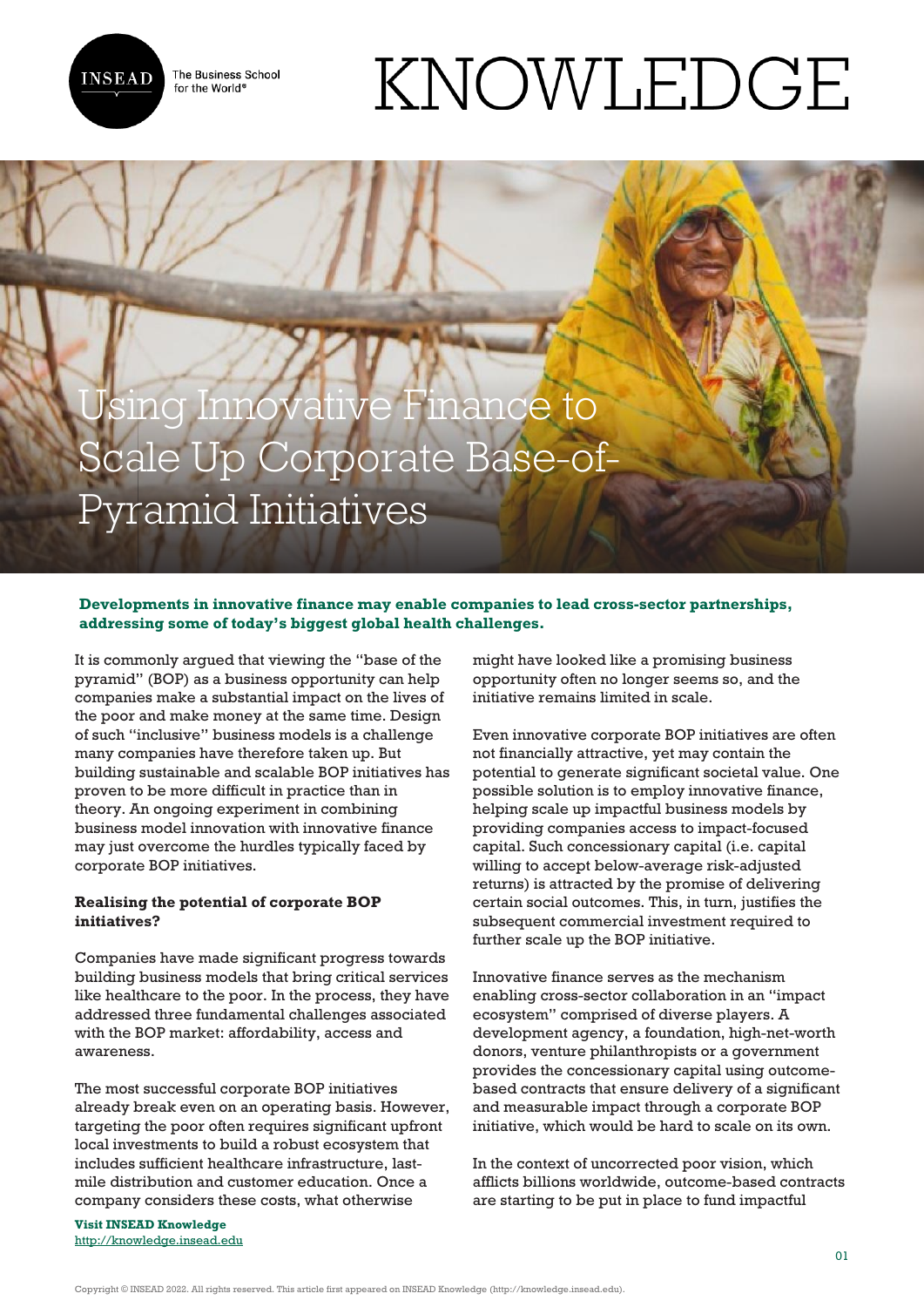corporate BOP initiatives.

#### **Uncorrected poor vision: The world's largest disability**

Poor vision correctable with appropriate eyeglasses, technically referred to as "refractive error", is one of two major causes of visual impairment (the other is cataracts). The numbers are staggering: More than 2.5 billion people globally have uncorrected refractive error, making it the largest disability in terms of the number of people affected. Of these, 90 percent live in less developed countries. There are 624 million who have such a severe condition that they are **[classified as blind](http://www3.weforum.org/docs/WEF_2016_EYElliance.pdf)**.

According to a 2009 **[WHO study](https://www.who.int/bulletin/volumes/90/10/12-104034/en/)**, this visual impairment resulted in an annual productivity loss of US\$269 billion. A 2011 study by Boston Consulting Group and Essilor highlighted many other costs, such as reduced personal and road safety and exclusion from information and economic opportunities. WHO has placed eyeglasses on its **[Priority Assistive Products List](http://www.who.int/phi/implementation/assistive_technology/global_survey-apl/en/)** – essential items prioritised so that people with disabilities can live healthy, productive and dignified lives.

Yet only US\$37 million a year (as of 2015) of philanthropic and development **[funding](http://www.oecd.org/development/stats/37461859.pdf)** has gone towards this cause. While seeking more funding seems worthwhile, it is important to examine how best to budget to maximise social impact. Rather than just giving away eyeglasses for free, channelling some of the impact-driven funds towards inclusive business models might be a promising and more sustainable solution.

#### **Scaling up Essilor's Eye Mitra initiative to address poor vision**

Essilor, **[the world's leading vision care company](https://knowledge.insead.edu/strategy/converting-social-impact-into-competitive-advantage-5105)**,

is attempting to demonstrate the potential of combining business model innovation with innovative finance. The company has set itself an ambition to eradicate poor vision from the world by 2050. As part of its efforts to bring eyeglasses to the underserved, Essilor has been training and supporting independent rural micro-entrepreneurs to ensure demand creation and distribution in rural markets. These entrepreneurs, called "Eye Mitras" (*"friends of the eyes"*), help overcome the shortage of trained optometrists in emerging markets – a critical hurdle to expansion into poor rural communities. This shortage of trained health workers in rural areas is the main challenge in most other healthcare contexts as well.

Since its launch, the Eye Mitra programme has assisted more than 5,500 practicing primary vision care providers in 16 Indian states. The entrepreneurs have raised awareness and provided

**Visit INSEAD Knowledge** http://knowledge.insead.edu primary vision care to over 10 million people through eye screenings and the distribution of over 3 million affordable eyeglasses. The programme is now being scaled up in other countries with similar challenges, including Indonesia, Bangladesh, Kenya and China.

While continued refinement of the Eye Mitra business model has helped it reach break-even on an operational level, subsidies are still needed to create the foundational infrastructure – including finding and training individuals to take on the role of rural entrepreneurs. Until recently, this subsidy was provided internally, most often through Essilor's own funds. This limited the pace of the programme's expansion.

Recognising that the global vision care problem is too big for a single company to address, Essilor has started seeking external funding to support the Eye Mitra model using outcome-based contracts. The well-documented social impact makes the case for such funding: Increased earnings for the entrepreneurs, increased income for the customers through improved productivity, as well as positive impact on gender equality and respect for entrepreneurs in their communities.

In an impact study conducted by **[Dalberg](https://www.dalberg.com/)** and researchers from the Johns Hopkins Carey Business School, a survey of nearly 400 Eye Mitras serving 70,000 eyeglass wearers showed an impact of US\$4.4 million a year in the six districts surveyed. Extrapolated to 600 districts in India alone, this would represent a socio-economic value of around US\$440 million per year.

Essilor's outcome-based contracting approach draws closely on recent advances in social impact bonds and development impact bonds. Providers of concessionary capital (outcome payers) protect the providers of commercial capital (risk investors) by agreeing to repay the principal and a certain financial return as long as pre-agreed and independently verified outcomes are achieved. This includes targets such as the number of rural entrepreneurs trained in line with benchmarks shown to deliver the desired impact. This structure is illustrated in Figure 1.

*Figure 1*

Copyright © INSEAD 2022. All rights reserved. This article first appeared on INSEAD Knowledge (http://knowledge.insead.edu).